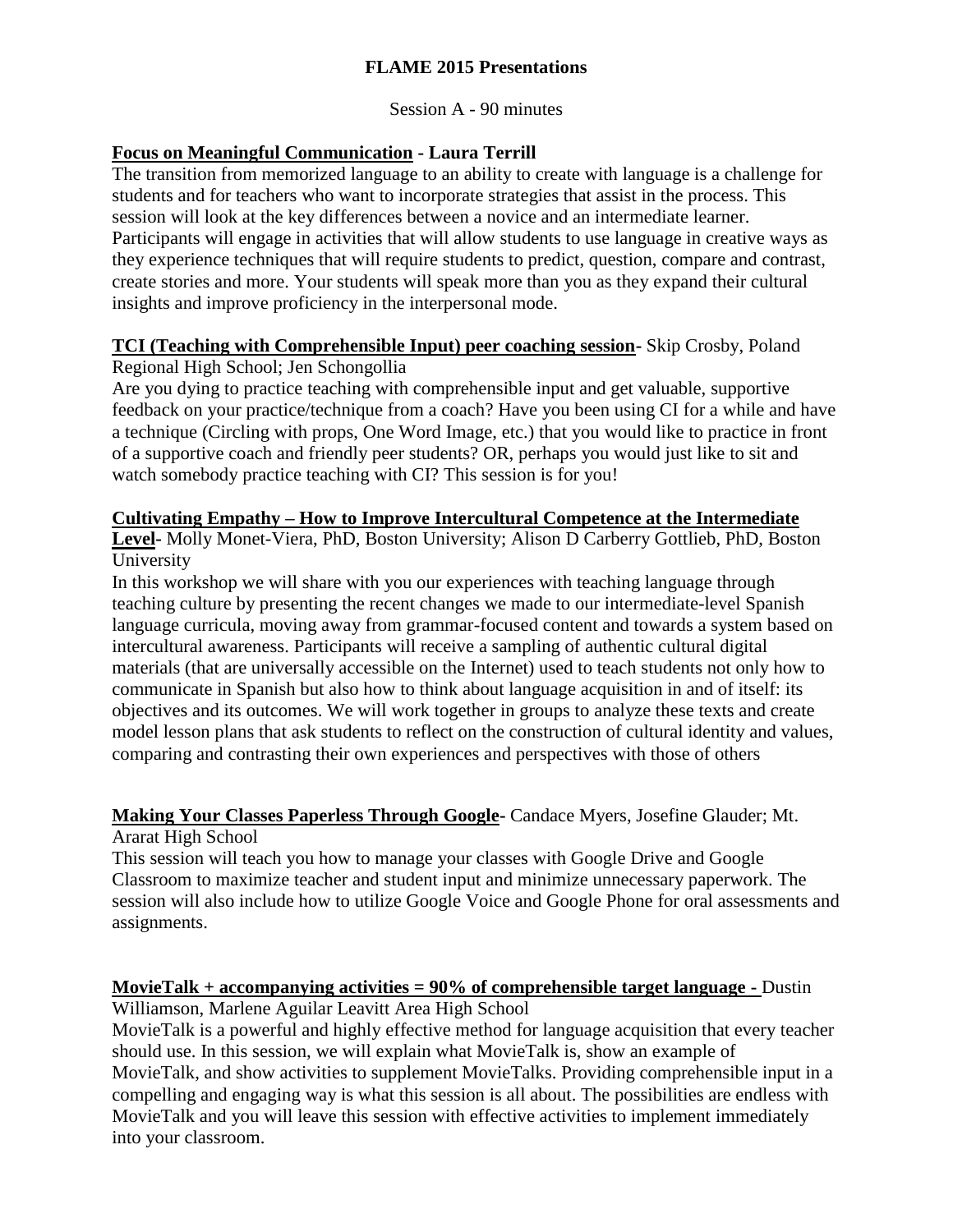#### **Cultura y Civilización: An Alternative to the Traditional Spanish Class -** Kara Jacobs,

Kingswood Regional High School Wolfeboro, NH

What is the best way to increase enrollment, engage students, stay in the target language, improve pronunciation and teach culture? Teach with comprehensible input, music, authentic resources and leveled readers! This session will focus on a Cultura y Civilización class that was created as an alternative to the traditional grammar and textbook driven class. Examples of culturally-based thematic units will be shared along with examples of classroom activities, assessments, and student work. To see a preview of some of the ideas that will be presented see: reflecciones-kj.blogspot.com

#### **Sight-reading Latin: Strategies to Make Our Students Engaged and Fluent Readers, and to Prepare Them for the AP and for College-** Jane Lienau, Brunswick High School

Traditional upper level Latin classes require students to translate at home, then go over their (often butchered) translations in class, promoting neither fluency nor passage recall. I have developed my upper level program entirely around sight-reading daily, a practice that has produced much higher AP and SAT 2 scores, greater comfort and enjoyment in reading Latin for students, and far greater retention and appreciation of the texts. A large proportion of my students take some Latin in college, where they are place in advanced literature classes, and I believe that it is due to daily sight-reading. I will present a detailed overview of my program, recreate a class session with attendees, and describe several activities I use at the lower levels to prepare students.

**¡Máre! A Chupar China en Yucatán: A methodology of language acquisition -** Gray Cox, College of the Atlantic; Karla Peña, PICY (programas de inmersión cultural, Yucatán) There is no language without culture. Language is a code that, when cracked, opens the door to a new way of life. It should be taught in the classroom as it is acquired in one's life; with emotional, cognitive and physical connections. The language learning process should also include aspects of culture shock. The students learn because they are disoriented just enough so that they have the opportunity to reorient themselves and redefine who they are. They discover that they have more than they could have ever imagined. Cultural immersion programs provide this rediscovery of oneself, the acquisition of a language and the ability to understand "the other." Incorporating strong aspects of culture into the classroom and into our methodology is how we as teachers can really add to the harmony and respect between cultures in our world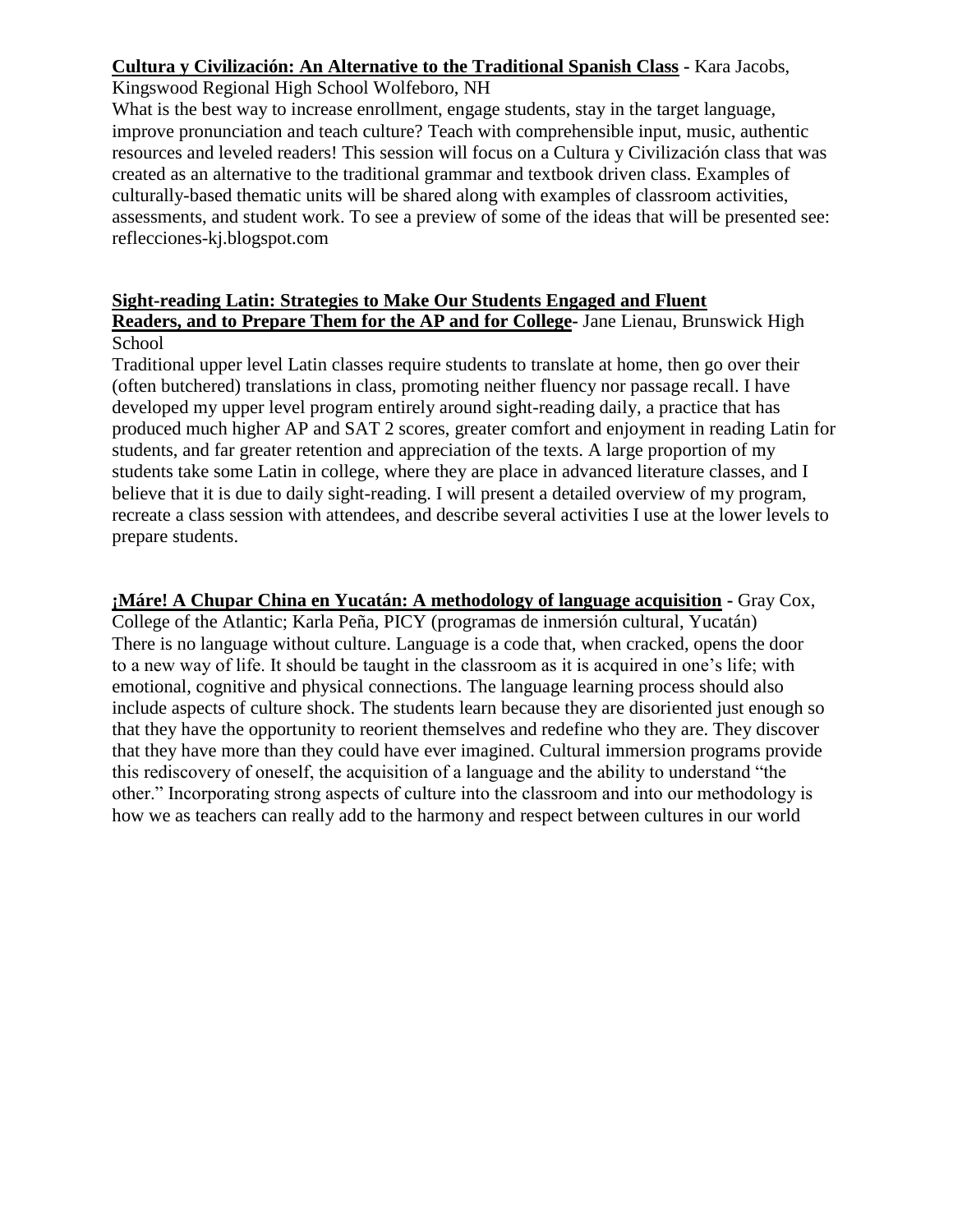#### B Session 75 minutes

## **Does it Count? -** Laura Terrill

All too often this is the question that students use to determine the value of what is done in our classrooms. This session will explore the rationale behind the grades that we give and will look at ways to manage an interesting dichotomy – students who won't work unless there is a grade and teachers who grade to get students to work. Finally, participants will consider practices that streamline the paperwork involved in grading.

# **TCI (Teaching with Comprehensible Input) peer coaching session -** Skip Crosby, Poland

Regional High School, Anne Mateva, Bucksport High School

This is Part 1 of 2 sessions. In Session B Skip Crosby will again this year provide a brief summary of the theory/research supporting TCI (Teaching with Comprehensible Input). He will also give a brief overview of the WL requirements of the proficiency based report card and the DOE standards based initiative. This will be followed by a practical demonstration by Anne Matava in German. Anne will show how to make the target language comprehensible for 90% of instruction time and the power of CI to move student into the Intermediate Mid proficiency range in 4 years. Anne will continue the demonstration in session C.

## **The Role of Immersion in Proficiency Based Education: Building Language**

**Proficiency and Global Competence -** Melissa Kane, Council on International Educational Exchange; Erin Towns, Edward Little High School

Gaining foreign language proficiency and building global competence is a challenging task for Maine teachers and school systems. Learn about the Global Navigator Scholarship Program for students and Global Education Professional Development Series for teachers and how these programs can help students gain proficiency and teachers bring global competence into the classroom.

#### **Authentic resources: What are they? How do I find them? How do I use them? -**

Tatiana Lera, Brunswick Junior High School

Authentic resources: What are they? How do I find them? How do I use them? In this session we will define, find, and use Authentic Resources as they are intended for the world language classroom. We will share materials for your classroom and illustrate meaningful use. Please bring your laptop.

## **FLES: Sharing Best Practice, Preparing Young Students for Proficiency -** Jonna Boure,

Marcia Buker Elementary School; Jennifer Simons, Dunn School

In order for students to meet the new proficiency standards in world languages, it is important to have strong FLES programs that prepare students for language learning and encourage students to become life-long language learners. FLES teachers Jonna Bouré and Jennifer Simons will share lessons and materials that work with their students and invite you to bring materials to share or questions to ask.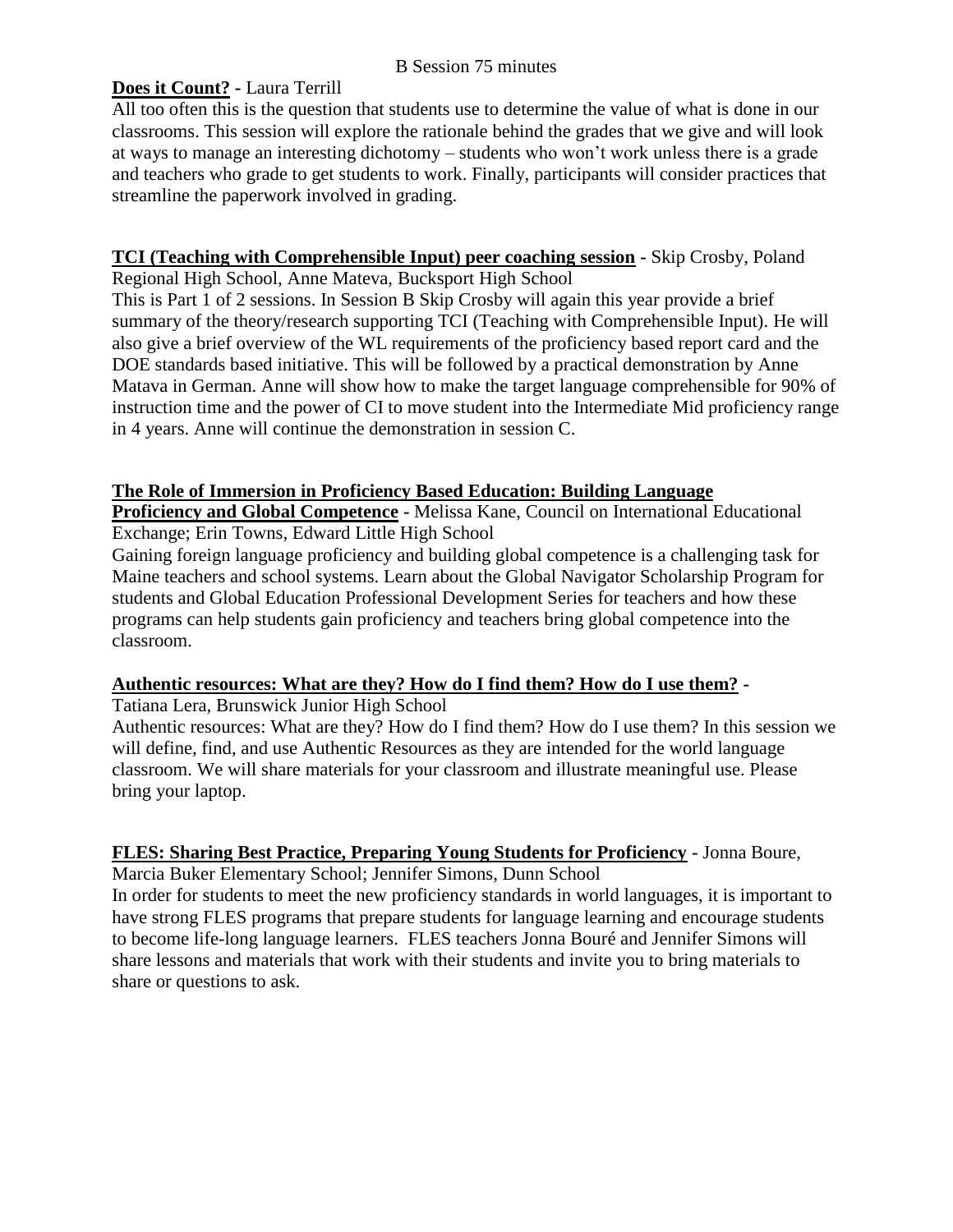#### **Acadie: The place of Acadia in Francophone Maine**

Betsy Arntzen, Canadian Studies Education Outreach Coordinator at the University of Maine; Lynda Millar, French teacher at Connors Emerson Elementary School in Bar Harbor; Carolyn Horth, World Languages teacher at Center Drive School in Orrington; Cindy Matthews, French teacher at Sacopee Valley Middle & High Schools

French has been an important language in Maine for over 400 years. How can teachers incorporate Maine's rich Acadian culture and language in the French curriculum, as well as Maine Studies/ Maine history? Teachers who participated in National Endowment for the Humanities 2014 Summer Teacher Institute, Borders and Borderlands: The Acadian Experience in Maine will present background, ideas and resources to support French teachers of all levels, elementary to high school, as well as their Social Studies colleagues. The session will include Acadian history from 1604 to today; and current Acadian influence in Maine language and culture will be featured.

**Using Digital Portfolios with Proficiency-Based Education -** Emily Davison, Yarmouth High School; Jay Ketner, Maine Department of Education

This session will address the pertinence and usefulness of digital portfolios as resources for proficiency-based education. Participants will see model examples of digital portfolios and gain insight into their application for learning, student self-reflection and goal-setting; learn how digital portfolios align to proficiency-based education and 21st century skills; and understand how digital portfolios can assist in documenting student growth. Participants will also have access to a digital portfolio template that their students can use to build their own World Language portfolios.

**Latin and the Standards-based diploma -** Bernie Fortier, Lewiston High School As the State of Maine enters the age of a standards-based diploma, we need to think about the various standards we shall be assessing, as well as the various assessments we shall use to demonstrate that our students have met the various standards. This session will consist of teachers offering their insights after their first year of using such a system, as well as sharing various assessments and rubrics which they have used in the classroom. People are invited to bring 20 copies of their assessments and rubrics.

#### **Standards based instruction and assessment FLAME initiative "clinic" -** Catherine Gram, Falmouth High School

As many of you know, FLAME and the DOE, with ACTFL involvement, have started an initiative to help train WL teachers in Maine regarding standards based teaching and assessing. This workshop is specifically designed to be a support for those teachers who are presently working on standards based units, including assessments. Teachers can come with questions regarding: how to create a culturally rich essential question; how to design a unit with the end in mind (backwards planning); how to know that your tasks match the level of your students; formative and summative assessments; what an intermediate mid learner can do; how to create an integrated performance assessment for novices; how to stay in the language 90% of the time, and more! Though this is workshop is designed for teachers who have attended the free workshops FLAME has been offering for the past three years, anyone is welcome.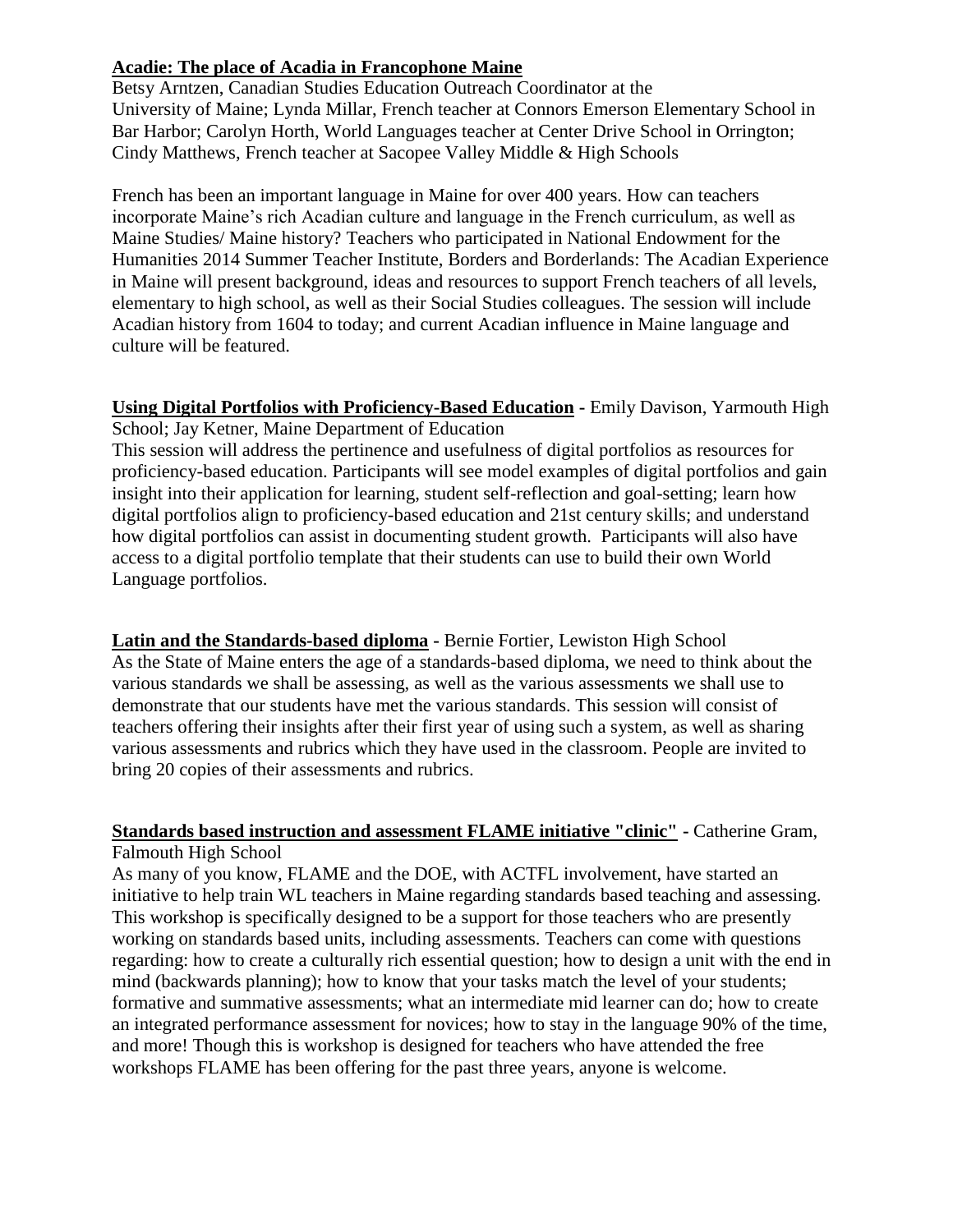#### C Session 60 minutes

## **Making The Grade: How Teaching with Comprehensible Input can**

# **help students meet the Intermediate Mid proficiency report card requirement -** Anne Matava, Bucksport High School

This session is PART 2 of the session B. Anne Matava will continue with the practical demonstration in German of what teaching with comprehensible input for 90% of instruction time looks like in the classroom and its power to bring students to the intermediate mid proficiency level in four years. Anne will continue the demonstration in session C. Anne will be teaching German to a group from the "audience" while the larger room observes.

**Understanding the ACTFL Proficiency Levels -** Michelle Fournier, Westbrook High School The recommended proficiency level to meet the requirements of LD 1422 for graduation in Maine is intermediate mid. It is essential that we, as educators, understand what this level means. This session will include an overview of the ACTFL proficiency levels and provide training and practice in how to accurately evaluate student writing. Samples will be in English so all can participate.

#### **The Immersion Experience: Cultural Understanding Through Language Competency -**

Joan R. LeMole, Penobscot School; Jane Smith, UMO; Chelsea Raye, UMA; Lourdes Rodriguez von Vogt, Lincoln Academy

Research supports the benefits of intensive immersion environments particularly when students are motivated and engaged. The opportunity to interact with native and near-native speakers as well as with other students through a curriculum that includes learning in language, literature and culture is unmatched. We will look at the benefits of this integrative approach, view photos and video clips from a recent French retreat (Français Au Bord De La Mer) sponsored by the Penobscot School and move on to discuss a theme-based approach to conducting a Spanish immersion.

# **Student Authored Book Sharing Event. Improving Your Students' Writing Skill in a**

**Foreign Language -** Marisa Carson, Monmouth Academy

This workshop will help us to discover how we can assist our Second Language writers to see themselves as authors, and to help them develop pride and ownership of their writing. I will share with you how we modeled the reading process through an interactive read-aloud, which involved our young writers reading their very own books. They had the distinct pleasure of officially publishing them for the school community in our high school library. We, as teachers, can help our young writers create connections between the literature they have read in class and their own lives in a very successful book sharing event such as the one I organized at my high school.